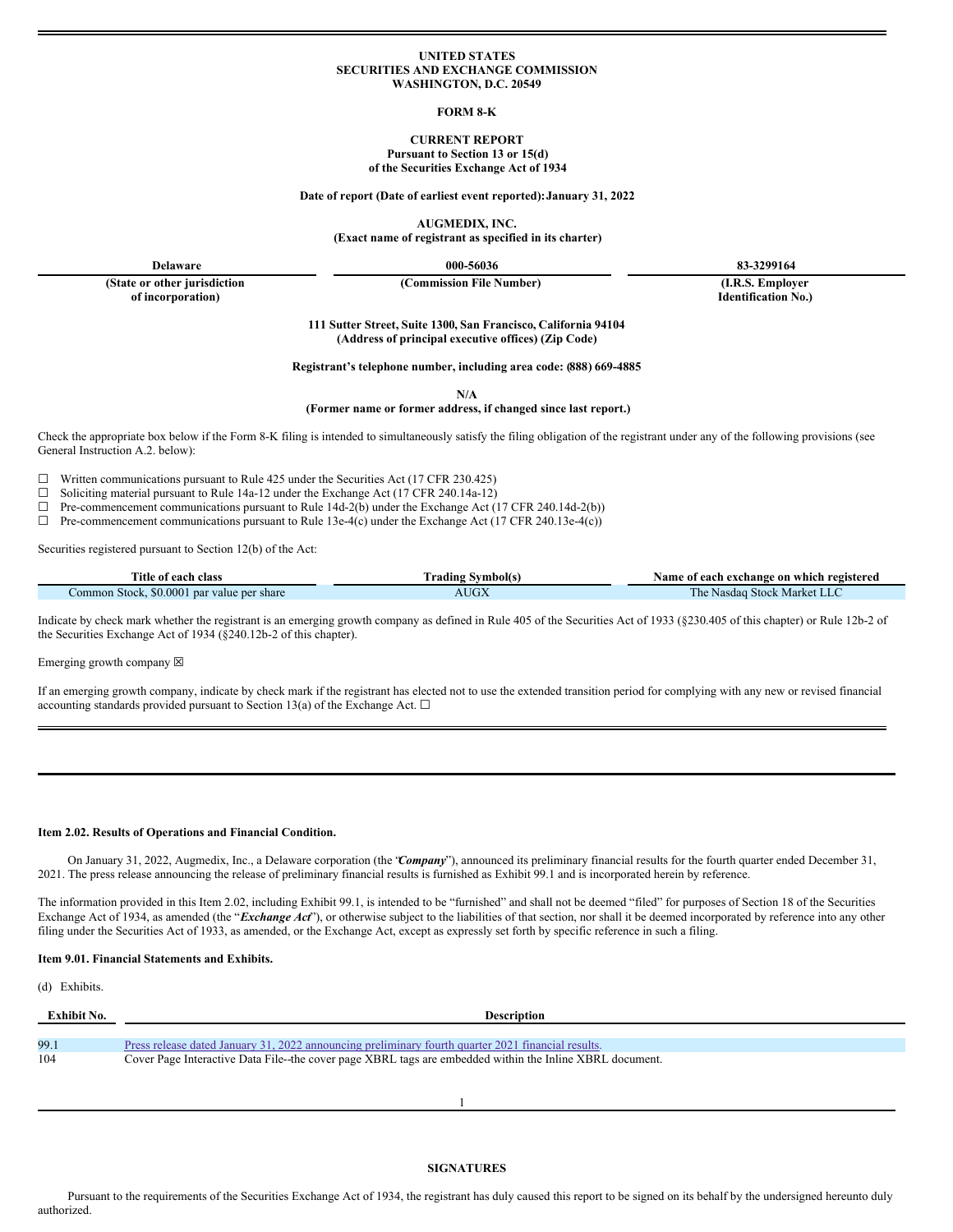Dated: January 31, 2022

**A U G M E D I X , I N C.**

c h i o

Paul Ginocchio Chief Financial Officer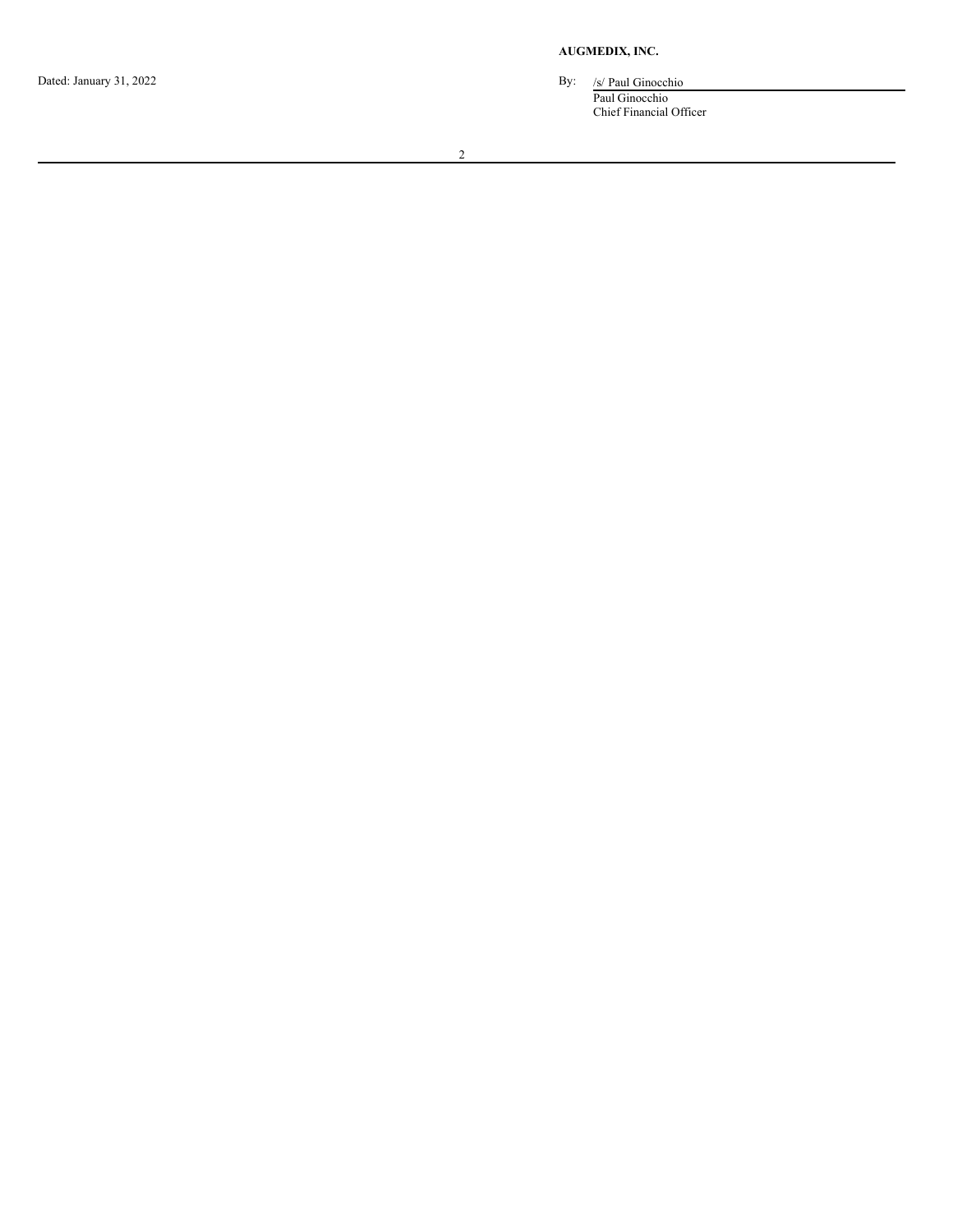

## **Augmedix Announces Preliminary Fourth Quarter 2021 Financial Results**

<span id="page-2-0"></span>**SAN FRANCISCO, Calif.** - January 31, 2022 - Augmedix, Inc. (Nasdaq: AUGX), a leading provider of virtual medical documentation and live clinical support, today announced preliminary unaudited financial and operational results for the three months ended December 31, 2021.

"We are very pleased with how 2021 concluded, as we capped the year in a position of strength. The fourth quarter was marked by the delivery of solid revenue growth from strong bookings, higher retention and an increase in average revenue per clinician," said Manny Krakaris, chief executive officer at Augmedix. "I am especially proud of our team for their efforts throughout the year to deliver superior service to our providers and extend our track record of achievement. We are well positioned and excited about 2022 and the large market opportunity in front of us."

## **Preliminary Unaudited Financial and Operational Highlights**

- Preliminary Average Clinicians in Service (CIS) in the fourth quarter of 2021 rose 49% year-over-year versus 42% in the third quarter of 2021.
- Preliminary Revenue growth in the fourth quarter of 2021 is expected to be approximately 43% to 44% year-over-year, an acceleration from the 33% year-over-year growth we delivered in the third quarter of 2021.

#### **Preliminary Financial Information**

The preliminary financial results and other information set forth in this press release related to the Company's fourth quarter of 2021 are unaudited preliminary numbers, which are subject to change. These results and information have not been reviewed by an independent registered public accounting firm. As a result of the preliminary nature of the financial information set forth in this press release, changes to the financial results may need to be incorporated into the Company's financial statements in the event of subsequent information obtained by the Company after the date of this press release. As a result, the Company's final results and financial information for the fourth quarter to be reported in the Company's Form 10-K for the year ended December 31, 2021, might vary in material respects from the preliminary financial information included in this press release.

## **Definition of Key Metrics**

*Clinicians in Service:* We define a clinician in service as an individual doctor, nurse practitioner or other healthcare professional using our services. Clinicians in service is determined as the total clinicians in service as of the period end. We believe growth in the number of clinicians in service is an indicator of the performance of our business as it demonstrates our ability to penetrate the market and grow our business.

#### **About Augmedix**

Augmedix, Inc. (Nasdaq: AUGX) provides automated medical documentation and data services to large healthcare systems and physician practices, supporting medical offices, clinics, hospitals, emergency departments, and telemedicine nationwide. The Company's Ambient Automation Platform converts the natural conversation between physicians and patients into timely and comprehensive medical notes and performs a suite of related data services. These services relieve physicians of administrative burdens to enable more time for patient care. Augmedix's proprietary platform uses automatic speech recognition, natural language processing and clinical datasets to capture the ambient visit conversation and generate a structured medical note. The structured medical note data is then used to deliver additional data services. Quality is assured by trained medical documentation specialists. To learn more about Augmedix, visit augmedix.com.

# 空AUGMEDIX

## **Forward-Looking Statements**

This press release contains "forward-looking statements" that involve a number of risks and uncertainties. Words such as "believes," "may," "will," "estimates," "potential," "continues," "anticipates," "intends," "expects," "could," "would," "projects," "plans," "targets," and variations of such words and similar expressions are intended to identify forward-looking statements. Such forward-looking statements include, without limitation, statements relating to the Company's preliminary financial results for the fourth quarter of 2021, and statements regarding the market opportunity for the Company. Forward-looking statements are based on management's expectations as of the date of this filing and are subject to a number of risks, uncertainties and assumptions, many of which involve factors or circumstances that are beyond our control. Our actual results could differ materially from those stated or implied in forward-looking statements due to a number of factors, including but not limited to, those factors described in the "Risk Factors" and "Management's Discussion and Analysis of Financial Condition and Results of Operations" sections of our most recent Form 10-K and Form 10-Q filed with the Securities and Exchange Commission, and similar disclosures in subsequent reports filed with the SEC. In particular, the following factors, among others, could cause results to differ materially from those expressed or implied by such forward-looking statements: our expectations regarding changes in regulatory requirements; our ability to interoperate with the electronic health record systems of our customers; our reliance on vendors; our ability to attract and retain key personnel; the competition to attract and retain remote documentation specialists; anticipated trends, growth rates, and challenges in our business and in the markets in which we operate; our ability to further penetrate our existing customer base; our ability to protect and enforce our intellectual property protection and the scope and duration of such protection; developments and projections relating to our competitors and our industry, including competing dictation software providers, third-party, non-real time medical note generators and real time medical note documentation services; the impact of current and future laws and regulations; the impact of the COVID-19 crisis on our business, results of operations and future growth prospects. Past performance is not necessarily indicative of future results. The forward-looking statements included in this press release represent our views as of the date of this press release. We anticipate that subsequent events and developments will cause our views to change. We undertake no intention or obligation to update or revise any forward-looking statements, whether as a result of new information, future events or otherwise. These forward-looking statements should not be relied upon as representing our views as of any date subsequent to the date of this press release.

#### **Investors:**

Caroline Paul Gilmartin Group investors@augmedix.com

#### **Media:**